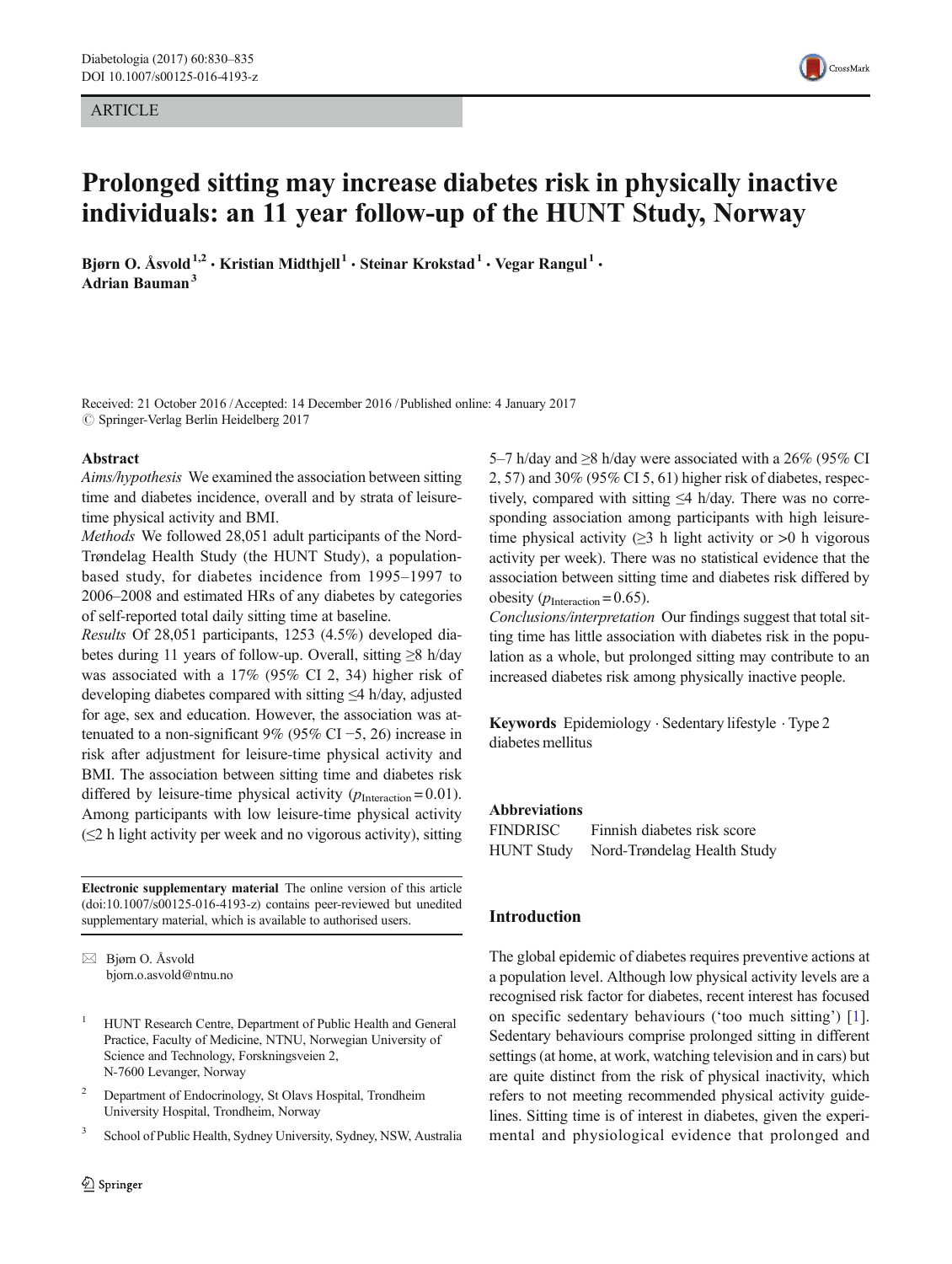uninterrupted sitting is adversely related to glucose levels and insulin resistance [[1](#page-5-0)].

Epidemiological studies initially showed associations between prolonged television time and increased type 2 diabetes incidence [\[2](#page-5-0)–[4\]](#page-5-0), with a meta-analysis indicating that the risk of type 2 diabetes increased by 20% for each 2 h of television watched per day [\[3](#page-5-0)]. Since television time, the most common form of sitting in the domestic setting, is associated with the diabetes risk factors of snacking and other unhealthy dietary habits and low socioeconomic status [\[4](#page-5-0), [5](#page-5-0)], it is important to consider other dimensions of sitting exposure to assess the independence of any observed epidemiological risk. Emerging studies examining 'total sitting time' and diabetes have failed to find the same relationships as the early studies of television time. Evidence from a Danish 5 year prospective study suggests that the association of total sitting time with risk of any diabetes seems to be attenuated by physical activity and among non-obese individuals, leaving residual risk for developing diabetes among those who are inactive or obese [\[6](#page-5-0)]. In an 11 year follow-up of the Nord-Trøndelag Health Study (the HUNT Study) in Norway, we aimed to investigate the association between total sitting time and the risk of any diabetes, and to examine whether this association was modified by leisure-time physical inactivity or obesity.

## Methods

The HUNT Study is a population-based study in Nord-Trøndelag county, Norway, with three waves of data collection: HUNT1 (1984–1986), HUNT2 (1995–1997) and HUNT3 (2006–2008). At each survey, all residents aged ≥20 years were invited to participate, and participants completed extensive health-related questionnaires and underwent a clinical examination and random blood sampling, as described previously [\[7\]](#page-5-0) and on the HUNT website [\(www.](http://www.ntnu.edu/hunt) [ntnu.edu/hunt](http://www.ntnu.edu/hunt), accessed 20 November 2016). The present study uses the HUNT2 Survey as the baseline risk factor examination and the HUNT3 Survey 11 years later as the follow-up examination to assess diabetes incidence.

In HUNT2, 93,898 people were invited and 65,229 (69%) participated. On a questionnaire that was returned at the clinical examination, participants reported whether they had ever been diagnosed with diabetes, their highest education and their weekly average of leisure-time physical activity during the last year, categorised separately for light (not sweaty or breathless) and vigorous activity (sweaty or breathless) as no,  $\langle 1, 1-2 \text{ or } \geq 3 \text{ h/week}$ . A second questionnaire was given to all participants at the clinical examination and returned by 55,376 (85%) by mail in a pre-paid envelope; this included a question on sitting time: 'How many hours do you usually spend in the sitting position during a 24 hour period? (work, meals, television, car etc.)'. The clinical examination included standardised measurements of weight and height. Random serum glucose concentrations were measured using an enzymatic hexokinase method on a Hitachi 911 Autoanalyzer at Levanger Hospital, Nord-Trøndelag Hospital Trust.

In HUNT3, all participants were asked whether they had ever been diagnosed with diabetes and their age at diagnosis, and random serum glucose was measured in all participants. All participants had their FINDRISC (Finnish diabetes risk score) diabetes prediction score calculated, and participants with a FINDRISC  $\geq$ 15 out of 26 were invited to have fasting serum glucose, 120 min 75 g OGTT and  $HbA_{1c}$  measurements, as previously described [\[8](#page-5-0)].

The validity of self-reported diabetes in this population was examined after the HUNT1 Survey by comparison with general practitioners' records, and the self-report had excellent positive (96%) and negative (99.7%) predictive values. Selfreported diabetes duration was on average 0.4 years longer than physician-verified duration [\[9](#page-5-0)]. Assessing the validity of self-reported long-term physical activity and sitting habits is difficult because of the lack of a true reference standard. However, the HUNT2 questionnaire item on vigorous leisuretime physical activity correlated moderately with  $\dot{V}O_{2\text{max}}$  $(r=0.46)$  and time spent in vigorous activity with metabolic equivalent values  $\geq 6$  as measured during a 1 week Actikeg position-and-movement monitoring  $(r=0.31)$ , whereas weaker or no correlations were observed for self-report of light leisure-time physical activity [[10\]](#page-5-0). Validity of self-reported sitting time has not been examined in the HUNT Study, but the similar International Physical Activity Questionnaire (IPAQ) item on sitting time correlated moderately  $(r \sim 0.3)$ with accelerometer counts depicting sedentary behaviour [\[11\]](#page-5-0).

Among 65,229 participants in HUNT2, we excluded 10,777 individuals aged  $\geq$ 70 years, as few attended HUNT3 11 years later. Further, we excluded 1024 individuals with previously known diabetes, 144 with probable diabetes at HUNT2 indicated by random serum glucose  $\geq$ 11.1 mmol/l, 8617 who did not return the second questionnaire with details on sitting time, 3006 who returned the second questionnaire but did not report sitting time, 56 who did not answer whether they had diabetes and 780 individuals with missing information on education level, leaving 40,825 participants eligible for follow-up. Among them, 28,051 (69%) attended the follow-up examination at HUNT3 11 years later and were included in our analyses.

Diabetes at HUNT3 was indicated by self-reported diagnosis, random serum glucose  $\geq$ 11.1 mmol/l or, in participants who attended the additional examination with fasting serum glucose  $\geq$ 7.0 mmol/l, 120 min serum glucose  $\geq$ 11.1 mmol/l in the OGTT or  $HbA_{1c} \geq 6.5\%$  (48 mmol/mol), consistent with cutoff levels recommended by the WHO/International Diabetes Federation. For people whose diabetes was diagnosed between HUNT2 and HUNT3, date of diabetes diagnosis was estimated from the participants'self-reported age at diagnosis. The median time from HUNT2 to self-reported time of diagnosis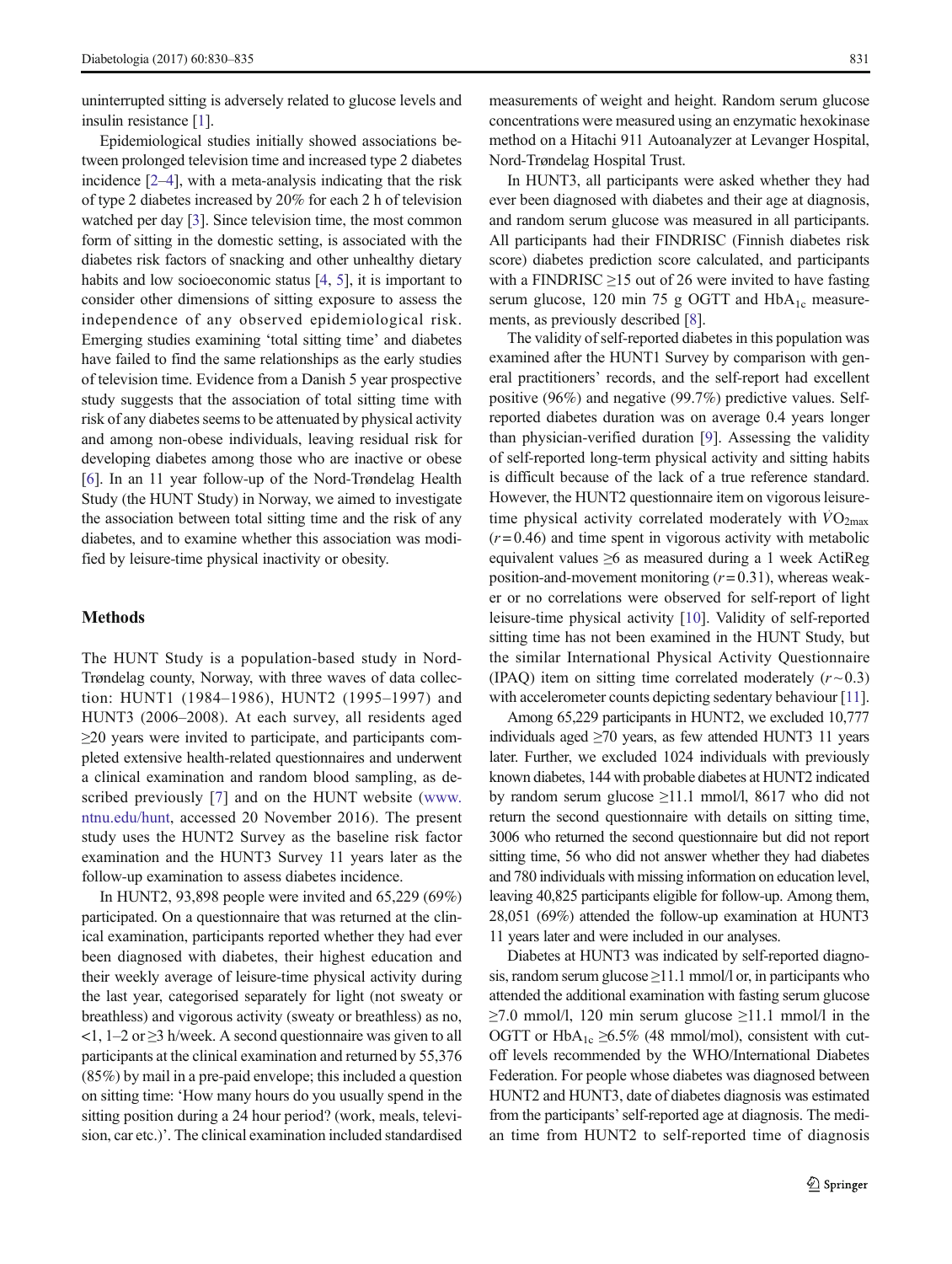(6.8 years) was assigned to participants who did not self-report their age at diagnosis (7%). Date of HUNT3 participation was considered as the date of diagnosis for people whose diabetes was diagnosed by glucose or HbA<sub>1c</sub> measurements in HUNT3.

We examined the association between self-reported daily sitting time ( $\leq$ 4, 5–7 or  $\geq$ 8 h) and the incidence of any diabetes using Cox proportional hazard models, where participants were followed up from their date of participation in HUNT2 until their date of diabetes diagnosis or participation in HUNT3, whichever occurred first. In a first model, we adjusted for age (by using age as the time scale), sex and education  $(10, 10-12 \text{ or } >12 \text{ years}).$ We additionally adjusted for baseline levels of BMI (weight in kg divided by the squared height in m, continuous) and selfreported weekly leisure-time physical activity (categorised as no, low  $\leq$ 3 h of light and no vigorous activity], medium  $\geq$ 3 h of light or <1 h of vigorous activity] or high  $[\geq] 1$  h of vigorous activity]), which could either be confounders or proxies for lifestyle/dietary confounders, or be on the causal pathway between sitting time and diabetes. Additionally, we examined the association of sitting time with diabetes risk stratified by leisuretime physical activity (dichotomised as  $\leq 2$  h light and no vigorous activity/week vs  $\geq$ 3 h light or  $>$ 0 h vigorous activity) or BMI  $\approx$  20.0 vs  $\geq$ 30.0 kg/m<sup>2</sup>). We used likelihood ratio tests to examine whether the association between sitting time and diabetes risk differed by leisure-time physical activity or BMI.

In a first sensitivity analysis, we refrained from using glucose and  $HbA_{1c}$  measurements at the additional diabetes examination to classify diabetes at follow-up, as these measurements were performed among people with FINDRISC  $\geq$ 15 only. Second, we additionally adjusted for self-reported chronic mobility impairment and smoking habits at baseline. Third, because prevalent, symptomatic but undiagnosed diabetes could have influenced sitting time at baseline, we started follow-up 2 years after baseline, assuming that symptomatic diabetes would most likely be detected within this interval. Fourth, because information on age at diabetes diagnosis was lacking for some individuals, we examined the association between sitting time and diabetes incidence using logistic regression analysis. Fifth, we examined the association of sitting time with diabetes stratified by vigorous leisure-time physical activity. Sixth, we examined the association of sitting time with diabetes using finer BMI strata. Seventh, we examined the association between sitting time as a continuous variable and diabetes risk. Data were analysed using Stata version SE 13.1 for Windows (StataCorp LP, College Station, Texas). The study was approved by the regional committee for medical and health research ethics, and all participants gave written informed consent.

Table [1](#page-3-0) shows baseline characteristics (HUNT2, 1995–1997) for participants who did and did not attend the follow-up

# **Results**

examination (HUNT3, 2006–2008), and for otherwise eligible participants who were excluded because of missing information at baseline. Of 28,051 participants who attended the follow-up examination, 1253 (4.5%) developed diabetes during 309,085 person-years of follow-up. Among them, 925 had their diabetes diagnosed between HUNT2 and HUNT3, and 328 had a new diagnosis of diabetes indicated by glucose or  $HbA_{1c}$  measurements in HUNT3.

In the total study population, sitting  $\geq 8$  h/day was associ-ated with a 17% (95% CI 2, 34) higher risk of developing diabetes compared with sitting  $\leq 4$  h/day, adjusted for age, sex and education. However, the association was attenuated to a non-significant 9% (95% CI −5, 26) increase in risk after adjustment for BMI and leisure-time physical activity (Table [2](#page-4-0)), and this attenuation was largely due to adjustment for BMI (Table [3](#page-4-0)). The association did not substantially differ between women and men (ESM Table 1).

The association between sitting time and diabetes risk differed by baseline leisure-time physical activity level  $(p_{\text{Interaction}} = 0.01)$ . Among participants with low leisure-time physical activity, sitting 5–7 h/day and ≥8 h/day were associated with a 26% (95% CI 2, 57) and 30% (95% CI 5, 61) higher risk of diabetes, respectively, compared with sitting ≤4 h/day. There was no corresponding association among participants with high leisuretime physical activity (Table [2\)](#page-4-0). There was no statistical evidence that the association between sitting time and diabetes risk differed by obesity status  $(p_{\text{Interaction}} = 0.65; \text{Table 2}).$ 

The sensitivity analysis in which glucose and  $HbA_{1c}$  measurements at the additional diabetes examination among people with FINDRISC  $\geq$ 15 was not used for classifying diabetes at follow-up, yielded results similar to the main analysis (ESM Table 2). Adjustment for self-reported chronic mobility impairment (ESM Table 3) or smoking habits (ESM Table 4) had minimal influence on the estimates. Results similar to the main analyses were obtained when we started follow-up 2 years after baseline (ESM Table 5), analysed the association between sitting time and diabetes using logistic regression analysis (ESM Table 6), stratified by vigorous leisure-time physical activity (ESM Table 7) and by finer BMI strata (ESM Table 8), and analysed sitting time as a continuous variable (ESM Table 9).

#### **Discussion**

In this longitudinal population-based study, there was little association between total daily sitting time and diabetes risk in the population as a whole; sitting  $\geq$ 8 h/day was associated with a modest 17% risk increase for diabetes that was substantially attenuated after adjustment for BMI. However, among participants with little leisure-time physical activity, sitting  $\geq$ 5 h/day was associated with a significant ~30% increased incidence of diabetes.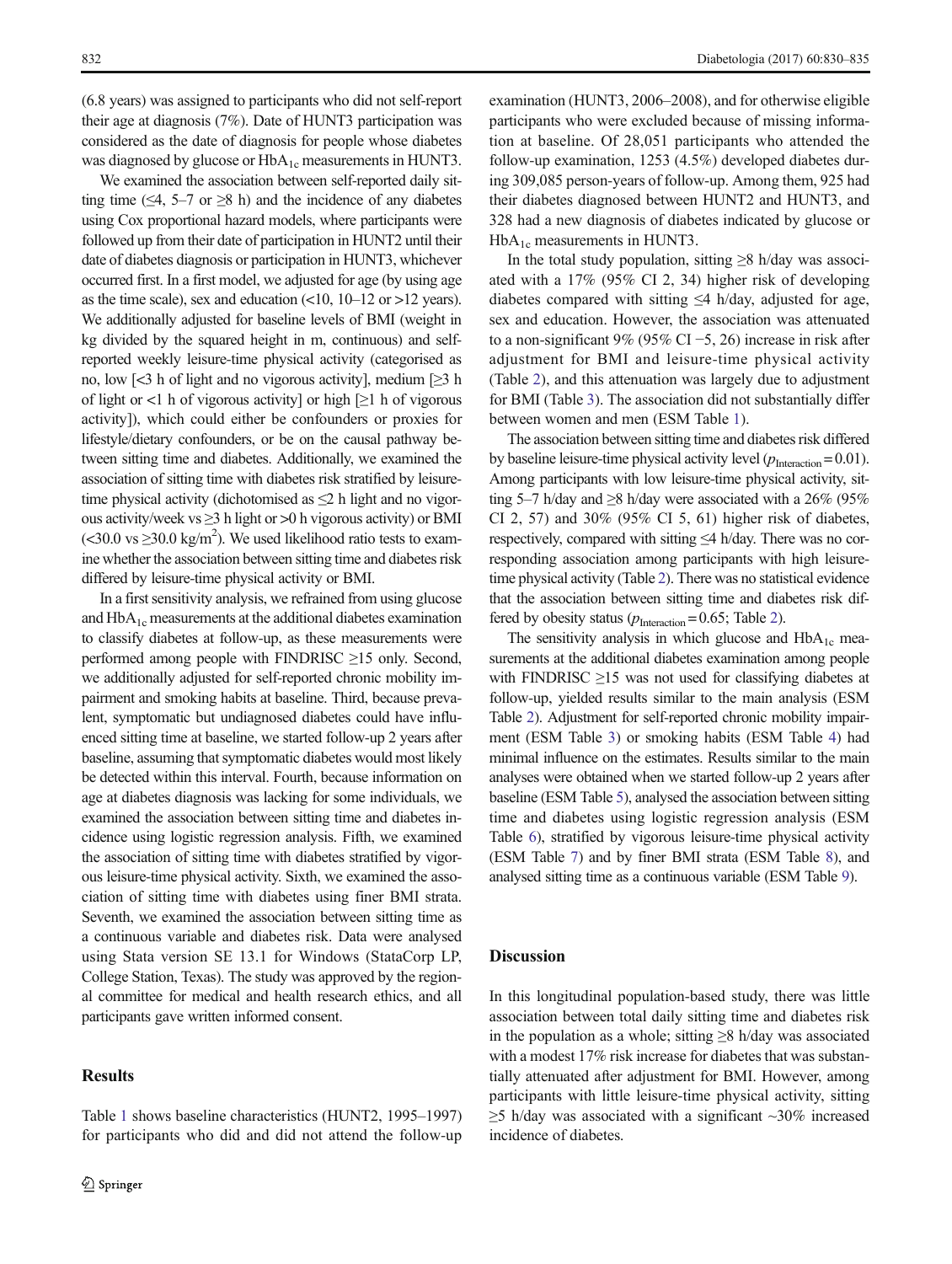<span id="page-3-0"></span>Table 1 Baseline characteristics of the 40,825 participants eligible at baseline in 1995–1997 (HUNT2), displayed separately for participants who did and did not attend the follow-up examination in 2006–2008 (HUNT3), as well as baseline characteristics of 12,459 otherwise eligible participants who were excluded because of missing information at baseline

| Characteristic                          | Participants who attended the<br>follow-up examination $(n=28,051)$ | Participants who did not<br>attend the follow-up<br>examination ( $n = 12,774$ ) | Otherwise eligible participants<br>excluded because of missing<br>baseline information $(n = 12,459)^{a}$ |
|-----------------------------------------|---------------------------------------------------------------------|----------------------------------------------------------------------------------|-----------------------------------------------------------------------------------------------------------|
| Age (years)                             | 45(12)                                                              | 42(15)                                                                           | 46(14)                                                                                                    |
| Sex (% women)                           | 55                                                                  | 49                                                                               | 51                                                                                                        |
| Sitting time (h/day)                    | 6.6(3.3)                                                            | 6.8(3.4)                                                                         | <b>NA</b>                                                                                                 |
| Education $(\%)$                        |                                                                     |                                                                                  |                                                                                                           |
| $<$ 10 years                            | 28                                                                  | 29                                                                               | 37                                                                                                        |
| $10-12$ years                           | 48                                                                  | 48                                                                               | 46                                                                                                        |
| $>12$ years                             | 24                                                                  | 23                                                                               | 17                                                                                                        |
| BMI $(kg/m2)$                           | 26.1(3.8)                                                           | 26.2(4.3)                                                                        | 26.3(4.1)                                                                                                 |
| Leisure-time physical activity $(\%)^b$ |                                                                     |                                                                                  |                                                                                                           |
| No                                      | 5                                                                   | 8                                                                                | 9                                                                                                         |
| Low                                     | 30                                                                  | 29                                                                               | 32                                                                                                        |
| Medium                                  | 35                                                                  | 33                                                                               | 32                                                                                                        |
| High                                    | 30                                                                  | 31                                                                               | 27                                                                                                        |
| Random serum glucose (mmol/l)           | 5.2(0.9)                                                            | 5.2(0.9)                                                                         | 5.3(0.9)                                                                                                  |
| Smoking (%)                             |                                                                     |                                                                                  |                                                                                                           |
| Never                                   | 47                                                                  | 40                                                                               | 41                                                                                                        |
| Former                                  | 27                                                                  | 22                                                                               | 23                                                                                                        |
| Current                                 | 26                                                                  | 38                                                                               | 36                                                                                                        |
| Chronic mobility impairment (%)         |                                                                     |                                                                                  |                                                                                                           |
| No                                      | 90                                                                  | 87                                                                               | 88                                                                                                        |
| Slight                                  | 5                                                                   | 6                                                                                | 5                                                                                                         |
| Moderate                                | 3                                                                   | 3                                                                                | 3                                                                                                         |
| Severe                                  | 2                                                                   | 3                                                                                | 3                                                                                                         |

Data are presented as mean (SD) or %

<sup>a</sup> Of these, 8617 did not return the second questionnaire with sitting time, 3006 returned the second questionnaire but did not report sitting time, 56 did not answer whether they had diabetes and 780 individuals did not report education level

<sup>b</sup> Self-reported weekly hours of leisure-time physical activity categorised as no, low (<3 h of light and no vigorous activity), medium (≥3 h of light or <1 h of vigorous activity) or high  $(\geq 1$  h of vigorous activity)

The strengths of this study include the population-based longitudinal design with an 11 year follow-up, large sample size and reasonable response rates. Key baseline characteristics were similar between participants and non-participants of the follow-up examination, which reduces the potential for bias due to loss of follow-up. The self-report of sitting time may be less accurate than objective measures [\[11](#page-5-0)] and lead to conservative estimates of the association between sitting and diabetes. A recent crosssectional study reported an association between sedentary time measured using an accelerometer and prevalent type 2 diabetes [\[12](#page-5-0)], but longitudinal studies of objectively measured sitting time and diabetes incidence are lacking. Our results remained similar when the additional measurements from people with FINDRISC  $\geq$ 15 were not used for classifying diabetes, and the lack of systematic testing for diabetes among participants with FINDRISC <15 is unlikely to explain the observed associations. We cannot exclude residual confounding, e.g. from dietary habits such as snacking. The relationship between sitting and BMI is plausibly bidirectional, and it is uncertain whether results with or without BMI adjustment are the most valid estimates of a causal association between sitting and diabetes risk.

Our findings suggest that total sitting time has a less pronounced relationship to diabetes incidence compared with earlier studies using television time as a proxy measure for sitting time. Consistent with our results, television time was more strongly than other types of sitting associated with type 2 diabetes incidence in a 6 year follow-up of the Nurses' Health Study [\[4\]](#page-5-0). Also, a Danish cohort study observed a moderate 35% risk increase of any diabetes associated with total sitting  $\geq$ 10 h/day compared with  $\lt 6$  h/day, but the association was largely attenuated after adjustment for physical activity and BMI [\[6\]](#page-5-0).

Although sitting time appears to be of little independent importance for diabetes incidence in the population as a whole, prolonged sitting time may contribute to diabetes risk in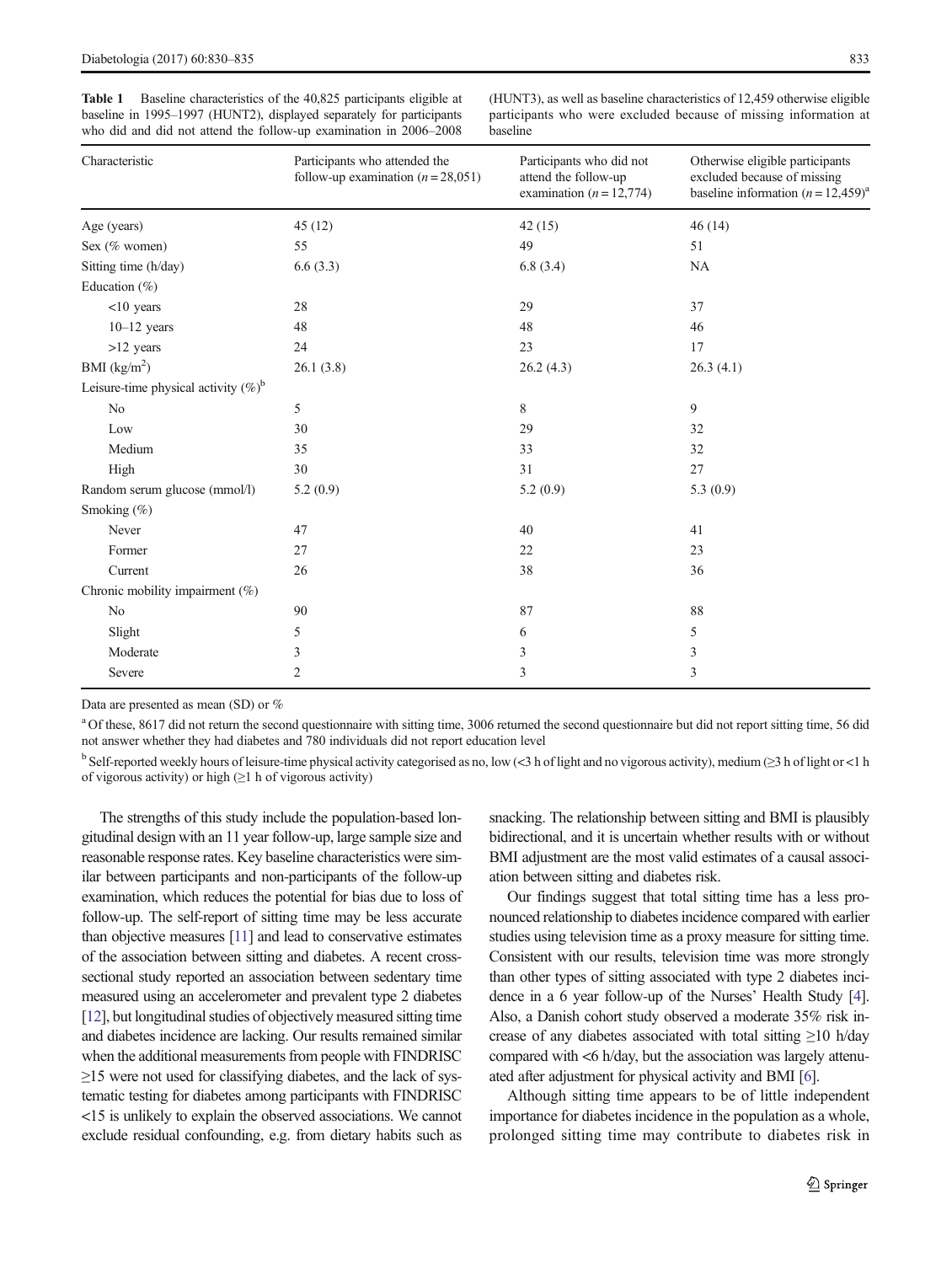<span id="page-4-0"></span>Table 2 HRs for diabetes according to daily sitting time at baseline, overall and stratified by baseline levels of leisure-time physical activity<sup>a</sup> and BMI<sup>b</sup>, among 28,051 participants of HUNT2 and HUNT3

| Sitting time, h/day                                    | Number of cases / person-years | Model $1c$ |            | Model $2d$ |            |
|--------------------------------------------------------|--------------------------------|------------|------------|------------|------------|
|                                                        |                                | HR         | 95% CI     |            | 95% CI     |
| Total study population                                 |                                |            |            |            |            |
| $\leq4$                                                | 388 / 99,521                   | 1.00       | Reference  | 1.00       | Reference  |
| $5 - 7$                                                | 404 / 96,685                   | 1.06       | 0.92, 1.22 | 1.00       | 0.86, 1.15 |
| $\geq 8$                                               | 461 / 112,879                  | 1.17       | 1.02, 1.34 | 1.09       | 0.95, 1.26 |
| High leisure-time physical activity level <sup>e</sup> |                                |            |            |            |            |
| $\leq\!\!4$                                            | 207 / 59,351                   | 1.00       | Reference  | 1.00       | Reference  |
| $5 - 7$                                                | 191 / 60,488                   | 0.89       | 0.73, 1.09 | 0.82       | 0.67, 1.00 |
| $\geq 8$                                               | 236 / 74,293                   | 1.01       | 0.83, 1.23 | 0.95       | 0.79, 1.16 |
| Low leisure-time physical activity level <sup>f</sup>  |                                |            |            |            |            |
| $\leq4$                                                | 148 / 35,252                   | 1.00       | Reference  | 1.00       | Reference  |
| $5 - 7$                                                | 193 / 32,806                   | 1.33       | 1.07, 1.65 | 1.26       | 1.02, 1.57 |
| $\geq 8$                                               | 209 / 36,653                   | 1.38       | 1.11, 1.71 | 1.30       | 1.05, 1.61 |
| BMI <30.0 kg/m <sup>2</sup>                            |                                |            |            |            |            |
| $\leq4$                                                | 212/86,390                     | 1.00       | Reference  | 1.00       | Reference  |
| $5 - 7$                                                | 231 / 83,729                   | 1.10       | 0.91, 1.33 | 1.11       | 0.91, 1.35 |
| ${\geq}8$                                              | 259 / 98,309                   | 1.21       | 1.01, 1.46 | 1.19       | 0.98, 1.45 |
| BMI $\geq$ 30.0 kg/m <sup>2</sup>                      |                                |            |            |            |            |
| $\leq\!\!4$                                            | 176 / 12,960                   | 1.00       | Reference  | 1.00       | Reference  |
| $5 - 7$                                                | 173 / 12,863                   | 0.97       | 0.79, 1.20 | 0.92       | 0.74, 1.15 |
| $\geq 8$                                               | 199 / 14,209                   | 1.04       | 0.84, 1.28 | 0.98       | 0.79, 1.21 |

 ${}^{a}P_{\text{Interaction}}$  = 0.009 between sitting time and leisure-time physical activity in model adjusted for age, sex and education;  $p_{\text{Interaction}} = 0.01$  between sitting time and leisure-time physical activity in model additionally adjusted for BMI

 $b_{\text{Plnteraction}} = 0.66$  between sitting time and BMI in model adjusted for age, sex and education;  $p_{\text{Interaction}} = 0.65$ between sitting time and BMI in model additionally adjusted for leisure-time physical activity

c Adjusted for age, sex and education

 $d$  Adjusted for age, sex, education, leisure-time physical activity and BMI. A total of 987 (3.5%) participants were excluded because of missing information on physical activity or BMI

e ≥3 h light or >0 h vigorous leisure-time physical activity per week

 $f \leq 2$  h light and no vigorous leisure-time physical activity per week

subgroups of the population. The Danish cohort study suggested that sedentary time is associated with increased diabetes risk among inactive or obese people [\[6](#page-5-0)]. Our results are also consistent with those of meta-analyses of sedentary time and all-cause mortality, which indicate that prolonged sitting may have adverse effects particularly among inactive people [[2,](#page-5-0) [13\]](#page-5-0).

Table 3 The influence of BMI and leisure-time physical activity adjustments on the HRs for diabetes according to daily sitting time at baseline, among 28,051 participants of HUNT2 and HUNT3

| Adjustment variables                                                         |      | Sitting time $\leq$ 4 h/day |      | Sitting time 5–7 h/day |           | Sitting time $\geq 8$ h/day |  |
|------------------------------------------------------------------------------|------|-----------------------------|------|------------------------|-----------|-----------------------------|--|
|                                                                              | HR   | 95% CI                      | HR   | 95% CI                 | <b>HR</b> | 95% CI                      |  |
| Age, sex, and education                                                      | 1.00 | Reference                   | 1.06 | 0.92, 1.22             | 1.17      | 1.02, 1.34                  |  |
| Age, sex, education and BMI <sup>a</sup>                                     |      | Reference                   | 0.99 | 0.86, 1.14             | 1.11      | 0.97, 1.28                  |  |
| Age, sex, education and leisure-time physical activity <sup>b</sup>          |      | Reference                   | 1.07 | 0.92, 1.24             | 1.15      | 1.00, 1.33                  |  |
| Age, sex, education and vigorous leisure-time physical activity <sup>c</sup> |      | Reference                   | 1.06 | 0.92, 1.23             | 1.15      | 0.99, 1.32                  |  |

<sup>a</sup> A total of 57 (0.2%) participants were excluded because of missing information on BMI

<sup>b</sup> A total of 931 (3.3%) participants were excluded because of missing information on physical activity

 $c$  Adjusted for weekly hours of vigorous leisure-time physical activity categorised as no, <1, 1–2 or  $\geq$ 3, as an alternative adjustment for leisure-time physical activity. A total of 931 (3.3%) participants were excluded because of missing information on physical activity